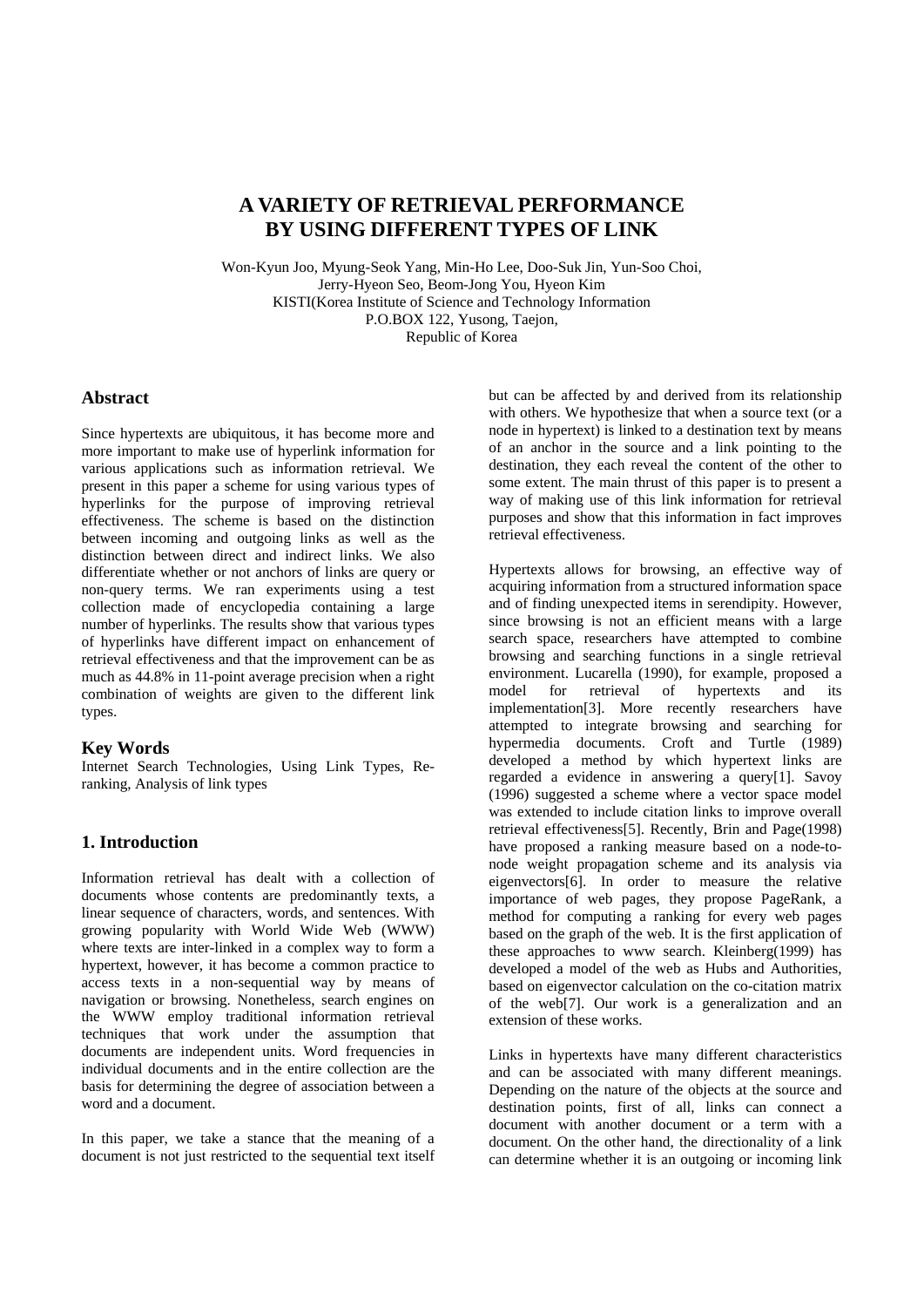with respect to a given text. Although not common, it is also possible to build a one-to-many link so that more than one destination can be associated with the source. Furthermore, we can define an indirect link between two objects when they are pointed to by a single source, or when they point to a single destination. Finally, we can attach an explicit meaning such as 'example-of' or 'definition-of', or a numerical weight along a link to indicate its strength.

While our long-term goal is to investigate on the roles of various types of links and their properties in improving retrieval effectiveness, our current work has a focus on directionality and the distinction between direct and

indirect links. In this paper we suggest ways to make use of such link information in computing the retrieval status value (RSV) or similarity value between a document and query. We also report the results from our experiments with which we tested the value and impact of different link information.

#### **2. An algorithm for link-based retrieval**

Among many different types of link characteristics mentioned above, we focus on only two aspects: directionality and directness of links. For the former, we make a distinction between outgoing and incoming links



Fig. 1 Directionality and directness of links

When there is a link from document A to B, it serves as an outgoing link for A and as an incoming link for B. For directness, we define an indirect link that is assumed to exist between documents A and B when they each have an outgoing link to a common document C, or when they each have an incoming link from the same document C. Outgoing and incoming links described above are all examples of a direct link. Fig. 1 illustrates the different types of links.

The overall algorithm for link-based retrieval works as follows.

- 1. A set of documents (called internal documents) is retrieved with a method based on the vector space model to form an initial retrieval set.
- 2. By using link information, the set is expanded to include additional documents (called external documents), forming an extended set.
- 3. The documents in the extended set are re-evaluated for their relevancy based on the link information that exists among the documents

The purpose of the second step is to enhance recall by retrieving those documents that would not be retrieved by

the given query but are linked with the initial retrieval set. The new external documents as well as the internal documents are re-evaluated at the third step, where the locations of the source and the destination of the links between any two documents in the extended set are taken into account. Table 1 shows 8 different types of links, depending on whether the source of a link is from a query term or from a non-query term and on where the source and the destination of the link are located. For example, the case 3 refers to a link whose source is a query term in an external document, and whose destination is an internal document. It should be noted that an external document may contain a query term when its rank was lower than the cut-off point and therefore excluded from the initial set.

Table 1 Eight different types of links considered

|           | Internal |                     | Internal   External   External |          |
|-----------|----------|---------------------|--------------------------------|----------|
|           | External | Internal   Internal |                                | External |
| Ouerv     | case 1   | case 2              | case 3                         | case 4   |
| Non-query | case 5   | case 6              | case 7                         | case 8   |

Each of the three steps is explained in detail in the following sub-sections.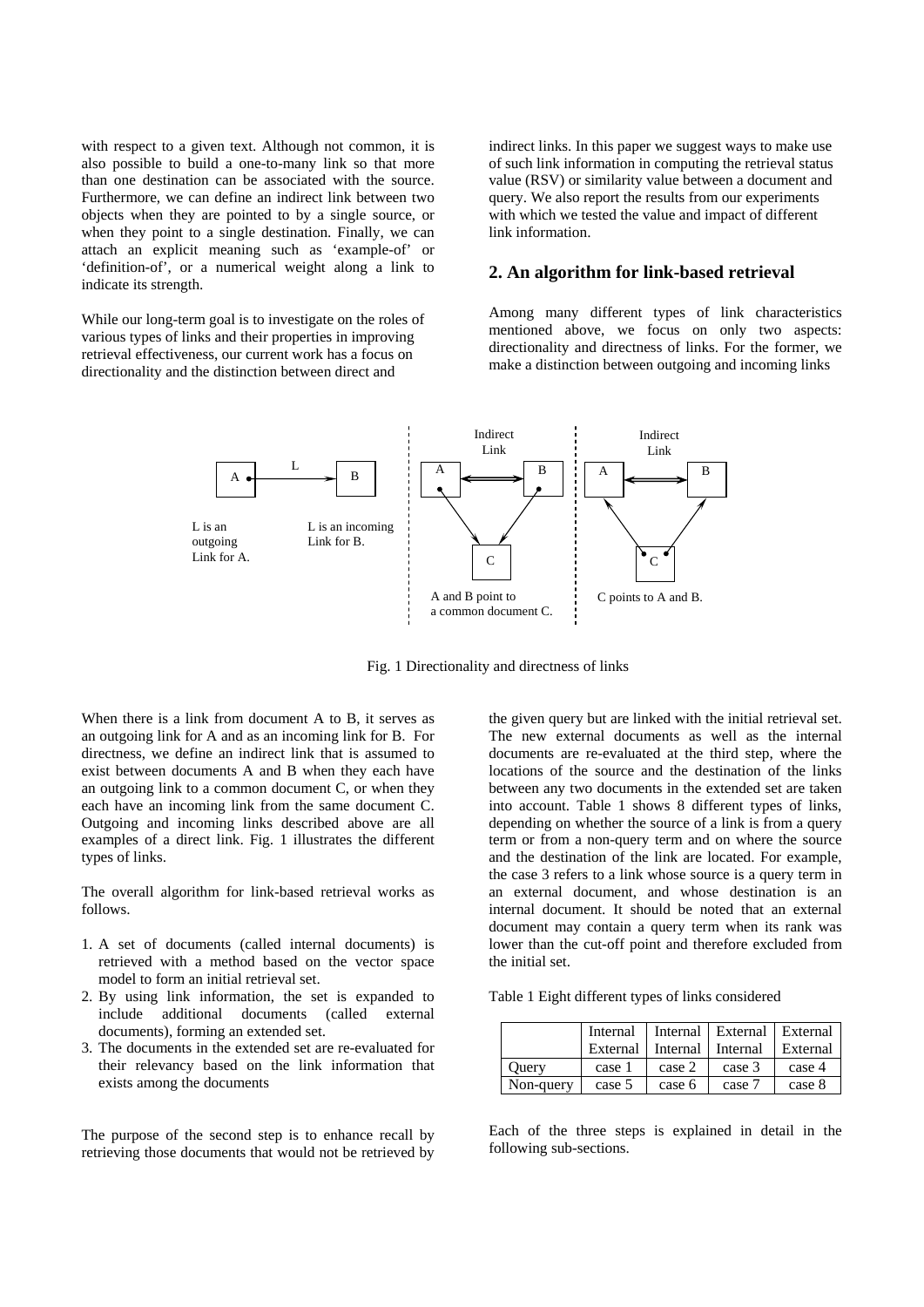#### **2.1 The first step: construction of the initial retrieval set**

This step is essentially the same as the ordinary process of retrieving documents using a vector space model. We employed the following formula to calculate a weight  $w_{ii}$ for a term *j* appearing in document *i*:

$$
w_{ij} = nt_{ij} \cdot nidf_{j} = \frac{tf_{i}}{\max tf_{i}} \cdot \frac{\log[\frac{n}{df_{i}}]}{\log(\frac{n}{n})}
$$
 (1)

where  $n_t$  is the total frequency of a term normalized by the maximum term frequency in the document,  $n_{\text{idf}}$  is the normalized inverse document frequency for the term, and *n* is the total number of documents in the collection. The retrieval status value (*RSV*) for a document *i* for a query *q* is defined to be a cosine similarity value:

$$
RSV (D_i, Q) = \sum_{j=1}^{q} \frac{w_{ij} \cdot w_{qj}}{|D_i| \cdot |Q|}
$$
 (2)

When this step is completed, the documents that contain at least one of the query terms and are listed above a certain cut-off point.

#### **2.2 The second step: determination of the extended set**

This step handles the cases 1 and 5 in Table 1. The documents in the initial retrieval set are examined for their association with those outside the set, via an outgoing link from either a query or non-query term. Each document connected with a link from a term in one of the internal documents becomes an element in the extended set. This process resembles a form of blind relevance feedback, where top-ranked documents in the initial retrieval are combined with the original query to form an extended query, in the sense that additional documents are retrieved based on their connection to some of the initially retrieved documents. The difference lies in that we use human-generated connections (*i.e. links*) to retrieve additional documents as opposed to word occurrences in initially retrieved documents, which are the basis for adding new terms in the extended query.

Since external documents do not ordinarily contain query terms, it is not possible to calculate *RSV* for them by simply applying the formula as in (2). Our strategy in assigning a *RSV* for an external document is to let it inherit the *RSV* from the source document containing the anchor term of the link, reflecting the similarity between them. In other words, it is computed by first calculating the similarity between the two (i.e. an external document and the corresponding internal document) and prorating the *RSV* of the internal document accordingly based on the similarity. More formally,

$$
RSV(D_e, Q) = RSV(D_i, Q) * Sim(D_i, D_e) \cdot \dots \cdot \dots \cdot (3)
$$

where  $0 \leq Sim(D_i, D_e) \leq 1$ . When there are more than one incoming links to the external document, we calculate the RSV's for individual links using the formula in (3) and choose the maximum. It is also possible to combine them with the *Dempster-Shafer* combination rule [4], under the assumption that the more incoming links from the initial retrieval set, the more likely the external document would satisfy the query (i.e. the higher *RSV*). Since this aspect of accumulating evidence is incorporated when the final *RSV* is calculated as described below, we take a conservative approach of giving a *RSV* that is no larger than that for the most relevant document among those that point to the external document at hand.

#### **2.3 The third step: incorporation of link information**

After generating all the candidate documents for the extended set, the next step is to re-rank them using all the link information across documents in the set. Not only can new documents (i.e. external documents) be inserted at various places in the list of retrieved internal documents, but also the original ranks of the internal documents can change with newly calculated RSV's. From this step on, the distinction between internal and external documents is no longer necessary.

The basic scheme is to make documents influence each other when they are connected with links. We conjecture that the more links candidate documents share, the more likely they form a coherent body of documents for the given query since the candidates are supposed to be more or less relevant to the query in the first place. Since different link types are likely to have different impact on the bondage between documents, we analyze them separately based on direct and indirect links.

#### z **Impact by direct links**

A direct link can be further classified based on the directionality (i.e. whether a link is an incoming or outgoing link) and whether the anchor is a query term or non-query term. Considering the four cases, we use the formula (4) below to calculate the effect of direct links on a given document *D*. Here the four terms represent the following, respectively: 1) the effect of outgoing links starting from query terms in *D*, 2) outgoing links starting from non-query terms *D*, 3) incoming links from query terms in other document, and 4) incoming links from nonquery terms in other documents. They are combined with the *Dempster-Shafer* combination rule represented by the operator '⊕'. Evidence  $E_{dl}$  for a document *i* by direct links is defined as follows: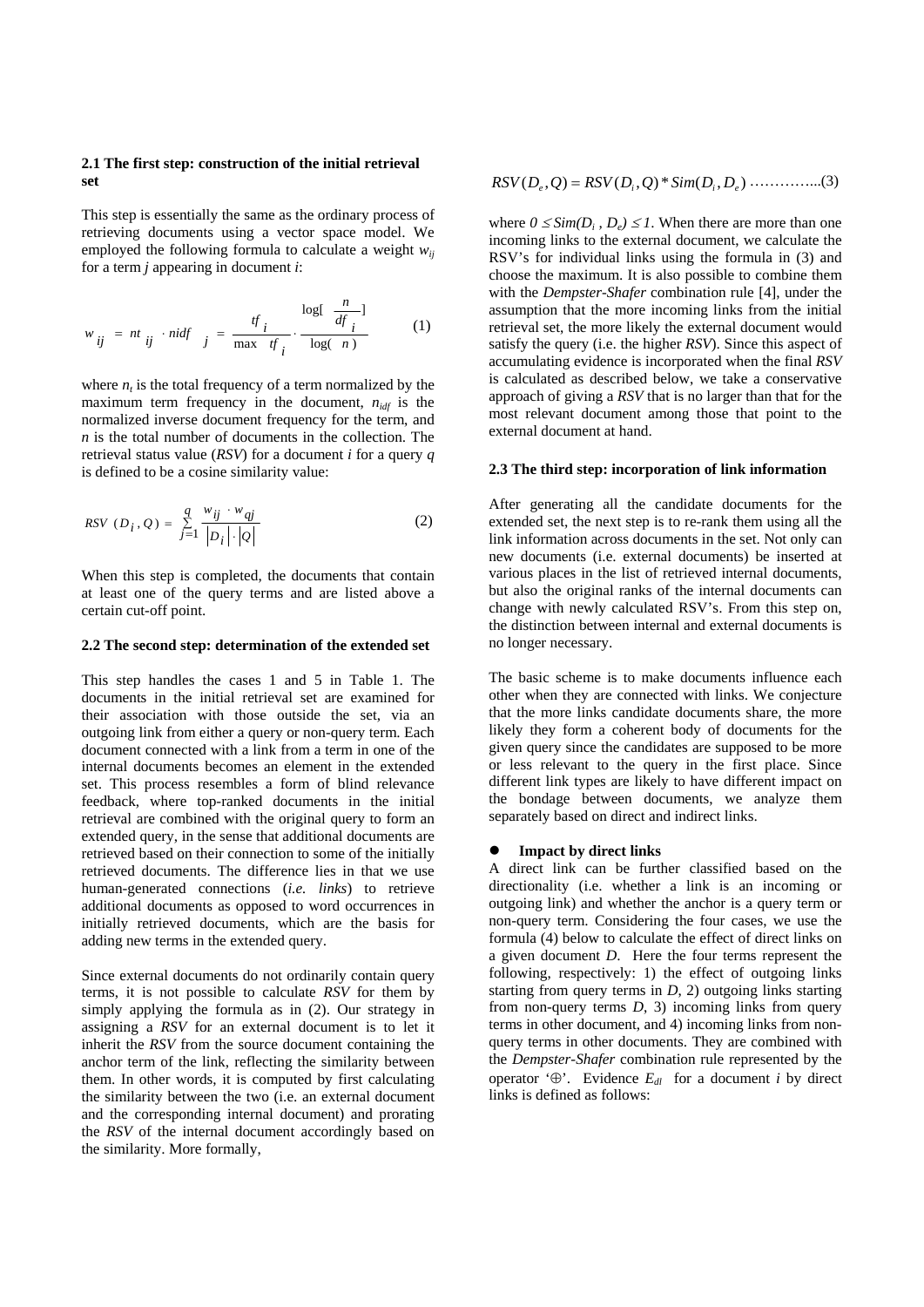$$
E_{dl} (D_i) = \alpha_0 E_{ik} \oplus \alpha_1 E_{il} \oplus \alpha_2 E_{im} \oplus \alpha_3 E_{in}
$$
  
\nwith:  
\n
$$
E_{ik} = \sum_{k=1}^{r} RSV (D_k, Q)
$$
 ......(4)  
\n
$$
E_{il} = \sum_{l=1}^{s} RSV (D_l, Q)
$$
 ......(4)  
\n
$$
E_{im} = \sum_{m=1}^{r} RSV (D_m, Q)
$$
  
\n
$$
E_{im} = \sum_{n=1}^{w} RSV (D_n, Q)
$$

where  $\alpha_i$  are the parameters indicating the strength or the importance of the four types of links, and *r*, *s*, *t*, and *w* are the numbers of the four different types of links starting from or pointing to *D*, respectively. Also, *k*, *l*, *m*, and *n* are the each documents corresponding to the four terms representation above.

It should be noted that the symbol  $\Sigma$  does not have the usual meaning of summation but the meaning of the operation ⊕ based on *Dempster-Shafer* combination rule. This not only ensures that the value of each term never exceeds 1 but also reflects the intuition that the link information provides additional evidence that the document satisfies the query, which should be gathered in a principled way. The new *RSV* value for *D* can be computed in the following way:

 $RSV^{new}(D_i, Q) = RSV(D_i, Q) \oplus E_{dl}(D_i) \dots (5)$ 

#### **Impact by indirect links**

When two documents A and B have links to the same document, we assume an association between them. Likewise, when a document has separate links to the two documents, we also assume an association between (see Figure 1). In other words, a *bi-directional indirect link* can be established between two documents A and B by a common destination from the links starting from them, or by a common source of two (or more) links starting from another document C, which point to A and B, respectively. In order to compute the strength of the indirect link between  $D_i$  and  $D_j$ , we need to take into account two aspects. One is how many links leave from  $D_i$  and  $D_j$ separately and how many of them point to the same destination  $D_k$ , the other is how many links arrive in  $D_i$ and  $D_i$  starting from  $D_k$  at the same time. The evidence  $E_{il}$ for a document *i* by indirect links can be calculated as follows:

$$
E_{ii}(D_i) = \sum_{rel_{ij}} (\sigma_{i,j} * RSV(D_j, Q)) \oplus \sum_{s \in M_{ij}} (\varphi_{i,j} * RSV(D_j, Q))
$$
  

$$
\sigma_{ij} = \frac{|L_{ij}|}{|L_i| + |L_j|}, \varphi_{ij} = \frac{|M_{ij}|}{|M_i| + |M_j|}
$$
 (6)

where  $|\cdot|$  gives the number of links.  $L_i$  and  $L_j$  are the each links starting from document *i* and *j*. *Lij* indicates a pair of two links leaving from  $D_i$  and  $D_j$  and arriving at the same destination document *k*. Indirect links( $M_{ii}$ ) created by a document  $k$  pointing to  $D_i$  and  $D_j$  can be calculated in a similar way. *M* is same as *L* except arriving  $D_i$  and  $D_j$ instead of leaving from these.

Considering both the direct and indirect effect from links, we calculate the final *RSV* for *D* as follows:

$$
RSV^{final}(D_i, Q) = RSV(D_i, Q) \oplus E_{dl}(D_i) \oplus \alpha_4 E_{il}(D_i) \cdots (7)
$$

It should be noted that while the parameter  $\alpha_4$  is explicitly shown in this formula, other parameters are hidden in  $E<sub>dl</sub>$  $(D_i)$  as in the formula (4). The exact values for  $\alpha_i$ 's are determined by experiments.

## **3. Experiments**

We implemented the re-ranking scheme described above and ran a series of experiments to understand the effects of using link information in document retrieval. While a more immediate goal was to demonstrate that utilization of link information improves retrieval effectiveness, we were also interested in understanding the roles of different types of links we considered in the retrieval scheme.

There are a myriad of hypertext documents available in the World Wide Web, which contain interesting links, but it isn't possible to use them for the experiments because there are no relevance judgments for them. Although the CACM collection could be used by treating references as links to other documents as in [Savoy 1996], we felt that they do not serve the purpose of our research because the nature of the links are quite different from typical hypertext links. Our choice was a test collection developed by ETRI (Electronics and Telecommunications Research Institute) in Korea, which consists of encyclopedia documents containing a large number of hypertext links, published by Kyemong Publishing Co. The collection consists of 23,113 documents (9.4 MB) in Korean, which are basically explanations of titles such as "comet" and "gene", and 46 natural language queries. There are 182,844 hypertext links whose anchor words are the titles of other documents. In other words, following a link by clicking on an anchor word will lead the user to a new document whose title is the same as the anchor word.

In order to understand the roles each of the link types plays, we plugged in different numbers for the five parameters and measured the 11-point average precision. In Table 2, the results are summarized for different numbers of link types used in formula (4). Here αi's indicate different link types considered: outgoing links from a query term, outgoing links from a non-query term, incoming links from a query term, incoming links from a non-query term, and indirect links.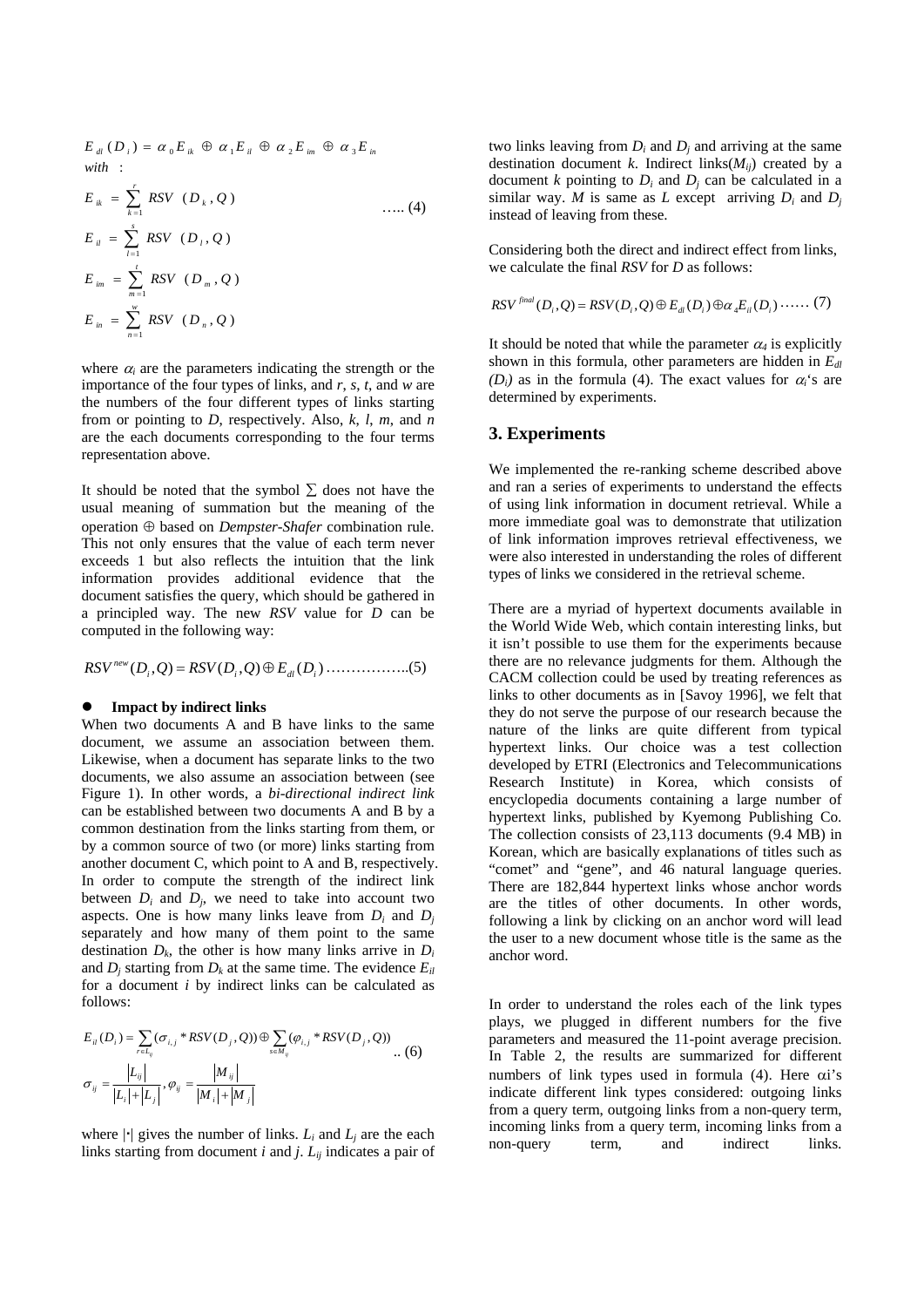|                 | Outgoing<br>Query term | Outgoing<br>Non-query | Incoming<br>Query term | Incoming<br>Non-query | Indirect<br>links | 11-point<br>average |
|-----------------|------------------------|-----------------------|------------------------|-----------------------|-------------------|---------------------|
|                 | $(\alpha_0)$           | term $(\alpha_1)$     | $(\alpha_2)$           | term $(\alpha_3)$     | $(\alpha_4)$      | precision           |
| One Link        | $\overline{0.2}$       |                       |                        |                       |                   | 0.4097              |
| Type            |                        | 0.7                   |                        |                       |                   | 0.4282              |
|                 |                        |                       | 0.5                    |                       |                   | 0.4591              |
|                 |                        |                       |                        | 0.1                   |                   | 0.3663              |
|                 |                        |                       |                        |                       | 0.1               | 0.3623              |
| Two             | 0.6                    | 0.8                   |                        |                       |                   | 0.4506              |
| Link            | 0.6                    |                       | 0.7                    |                       |                   | 0.5034              |
| <b>Types</b>    | 0.7                    |                       |                        | 0.2                   |                   | 0.3984              |
|                 | 0.5                    |                       |                        |                       | 0.2               | 0.4086              |
|                 |                        | 0.6                   | 0.9                    |                       |                   | 0.4710              |
|                 |                        | 0.7                   |                        | 0.1                   |                   | 0.4247              |
|                 |                        | 0.9                   |                        |                       | 0.3               | 0.4326              |
|                 |                        |                       | 0.6                    | 0.4                   |                   | 0.4754              |
|                 |                        |                       | 0.5                    |                       | 0.1               | 0.4510              |
|                 |                        |                       |                        | 0.1                   | 0.1               | 0.3686              |
| Three           | 0.7                    | 0.6                   | 0.7                    |                       |                   | 0.5032              |
| Link            | 0.5                    | 0.9                   |                        | 0.1                   |                   | 0.4480              |
| <b>Types</b>    | 0.7                    | 0.9                   |                        |                       | 0.1               | 0.4495              |
|                 | $\overline{0.7}$       |                       | 0.9                    | 0.4                   |                   | 0.5086              |
|                 | 0.7                    |                       | 0.9                    |                       | 0.3               | 0.5067              |
|                 | 0.9                    |                       |                        | 0.3                   | 0.4               | 0.4080              |
|                 |                        | 0.4                   | 0.9                    | 0.3                   |                   | 0.4847              |
|                 |                        | 0.5                   | 0.9                    |                       | 0.2               | 0.4730              |
|                 |                        | 0.9                   |                        | 0.1                   | 0.2               | 0.4326              |
|                 |                        |                       | 0.9                    | 0.5                   | 0.2               | 0.4786              |
| Four            | 0.8                    | 0.1                   | 0.9                    | 0.5                   |                   | 0.5123              |
| Link            | $0.8\,$                | 0.2                   | 0.9                    |                       | 0.1               | 0.5047              |
| <b>Types</b>    | 0.7                    | 0.9                   |                        | 0.1                   | 0.1               | 0.4491              |
|                 | 0.8                    |                       | 0.9                    | 0.2                   | 0.2               | 0.5108              |
|                 |                        | 0.2                   | $0.8\,$                | 0.3                   | 0.1               | 0.4854              |
| Five            | 0.7                    | 0.1                   | 0.9                    | 0.3                   | 0.1               | 0.5126              |
| <b>Baseline</b> |                        |                       |                        |                       |                   | 0.3540              |

Table 2. Comparisons among contributions made by different link types

The first group of rows from the top in the table shows the case where only one of the link types was used. For example, the very first row shows the 11-point average precision when only outgoing links from a query term are considered in re-ranking documents. The values shown in the table (e.g. 0.2 in the first case) are the ones with the best performance in the particular case. For example, when only  $\alpha$ 1 and  $\alpha$ 2 were given a non-zero value (i.e. when only outgoing links were considered), the combination of 0.6 and 0.8 gave the best results among all other combinations of values considered between 0.1 and 1.0 with an interval 0.1.

As can be seen in the table, the effectiveness increased as we progressively added the right combination of link types. When only one link type was considered, which is

the incoming links from a query term, the 11-point average precision was 0.4591, but when we added another link type (outgoing links from a query term), the value increased to 0.5034. The best value in each category increased to 0.5086, 0.5123, and 0.5126, showing steady improvements. This indicates that when the right parameter values are used, the five link types together contribute to enhancement of retrieval effectiveness. A close examination of the results indicates that different contribution is made by different link types, however. Incoming links from a query term (signified by a non-zero value for  $\alpha$ 2) are shown to have the strongest impact in all the five groups. Outgoing links from a query term are the next most important type. This can be seen most clearly in the second group where the best score was obtained when α0 was given a non-zero value in addition to α2. In other